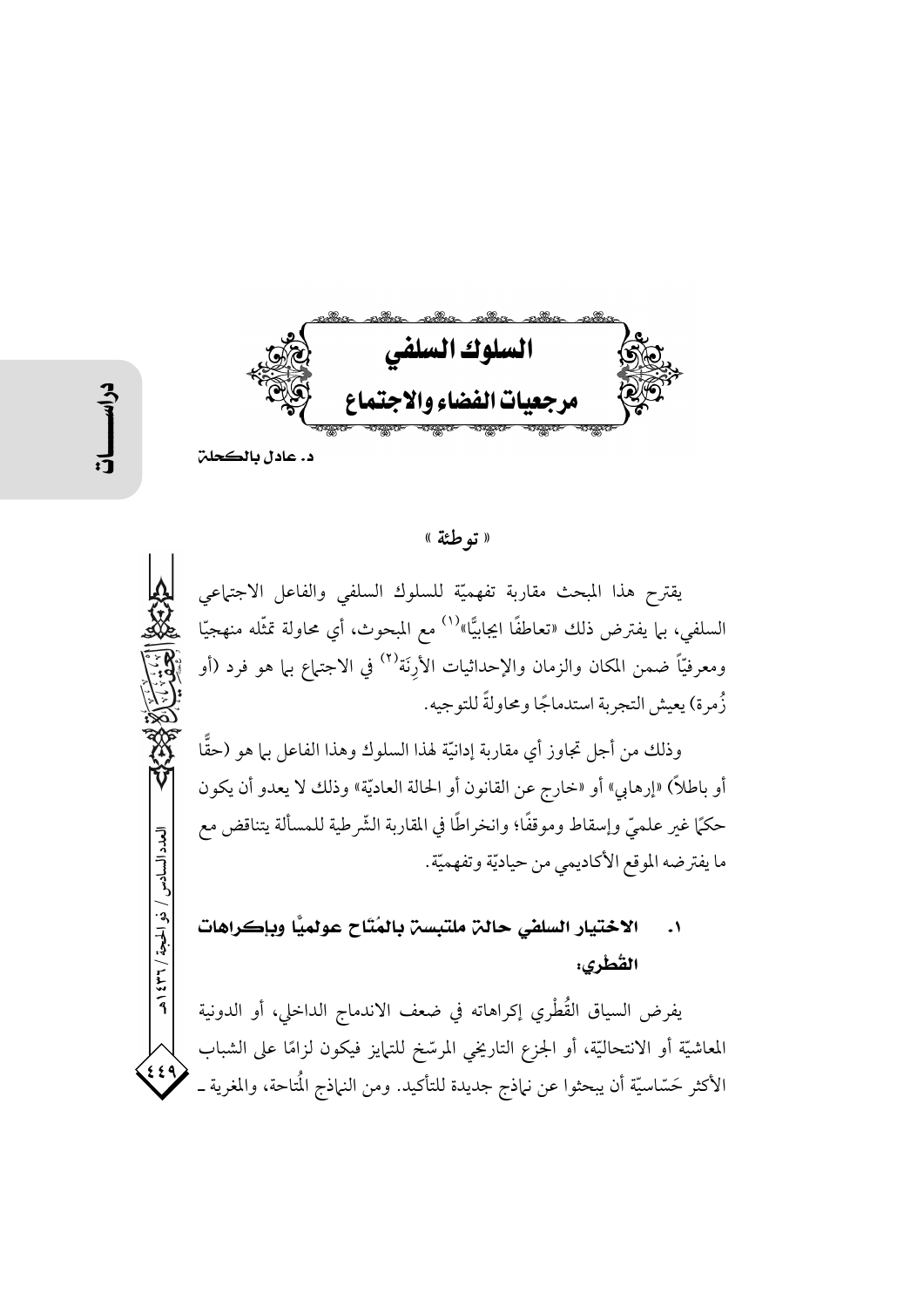لعدّة عوامل يمكننا أن نجد النموذج السلفي (بنـماذجه)، خاصّة أنّه يجعل القُطْريّ يستهيمُ القوَّةَ باستدماج الكثرّة الخارجيّة. فالحسّاسيّة الشبابيّة الشيشانيّة (مثلا) تجاه رُكام الجوع الديني التاريخي بسبب الهزيمة منذ العهد القيصري، قد تجد بنهاية القرن العشرين في فرصة السلفيّة بها هي طاقة عدوانية ضخمة، وتأكيدٌ للذات، واستدماجٌ هُواميّ لكثرة الشعوب الإسلاميّة المستعيضة عن الضعف السّواديّ الفادح للشعب الشيشاني، واستدماجٌ هُواميّ للمال الخليجي المموِّل لها المستعيض عن تدهور الوضع المعاشي الشيشانيّ".

والحسّاسيّة الفلسطينيّة قد تجدُ تجاه استطالة الانتظار كل الجرح الفلسطيني منذ سنة الانتداب البريطاني ـ الصهيوني وعدم وجود حسّ شاميّ جامع للجرح الفلسطيني [إذ لم يعد هناك بتطاول الأمد استجماعٌ شاميٌّ بل هُناك استجماعات شامية أربعة مستقلَّة الشعور تمامًا إلى حدِّ اندثار اسم «الشام» من الخطاب السياسي والجغرافي ـ المدرسي واستقذاره]؛ وعدم اعتهاد حركة المقاومة الوطنيّة للحس الديني في المدافعة إلى حد الاستقذار في خطاباتها الشعريّة (محمود درويش، سميح القاسم...) وإلى حدّ التجاهل في خطاباتها السياسيّة. ذلك من شأنه أن يُنبّه الحسّ الديني للحسّاسيّة الشبابيّة لتبحث في النهاذج الدينيّة المتاحة عوْليّا عن القويِّ ـ العدوانيّ فيها لدفع القويِّ ـ العدوانيِّ في الوضع الاحتلاليّ واللُّجوئي.

لقد درس عالم النفس الاجتماعي عبد الوهاب محجوب في بداية ثمانينات القرن العشرين الكيان النفسي للأطفال والمراهقين الفلسطينيين في مخيّات الشتات الشامي، وكشف معاناتهم من العزلة والهوان والكدمات نتيجة رُكام من الصدمات الموروثة والمعيشة والعزلِ الجِمَويّ <sup>(٤)</sup> والاجتماعي والقانوني داخل أقطار الشتات الشَّاميّ <sup>(٥)</sup>.

من هؤلاء المراهقين الذين درسهم عبد الوهاب محجوب كان ظهور «السلفيّ اليتيم»، أي: السلفي الفلسطيني، بلغة حازم الأمين، ذلك السلفيُّ الذي يُعوِّض  $\mathcal{L}_{\mathfrak{so}}$ إحساسه بالعجز أمام الصهيوني بأن يَنذِر نفسه مُنْفَجِرًا في أنظمة هشَّة (بالمقارنة مع

د. عادل بالكحلا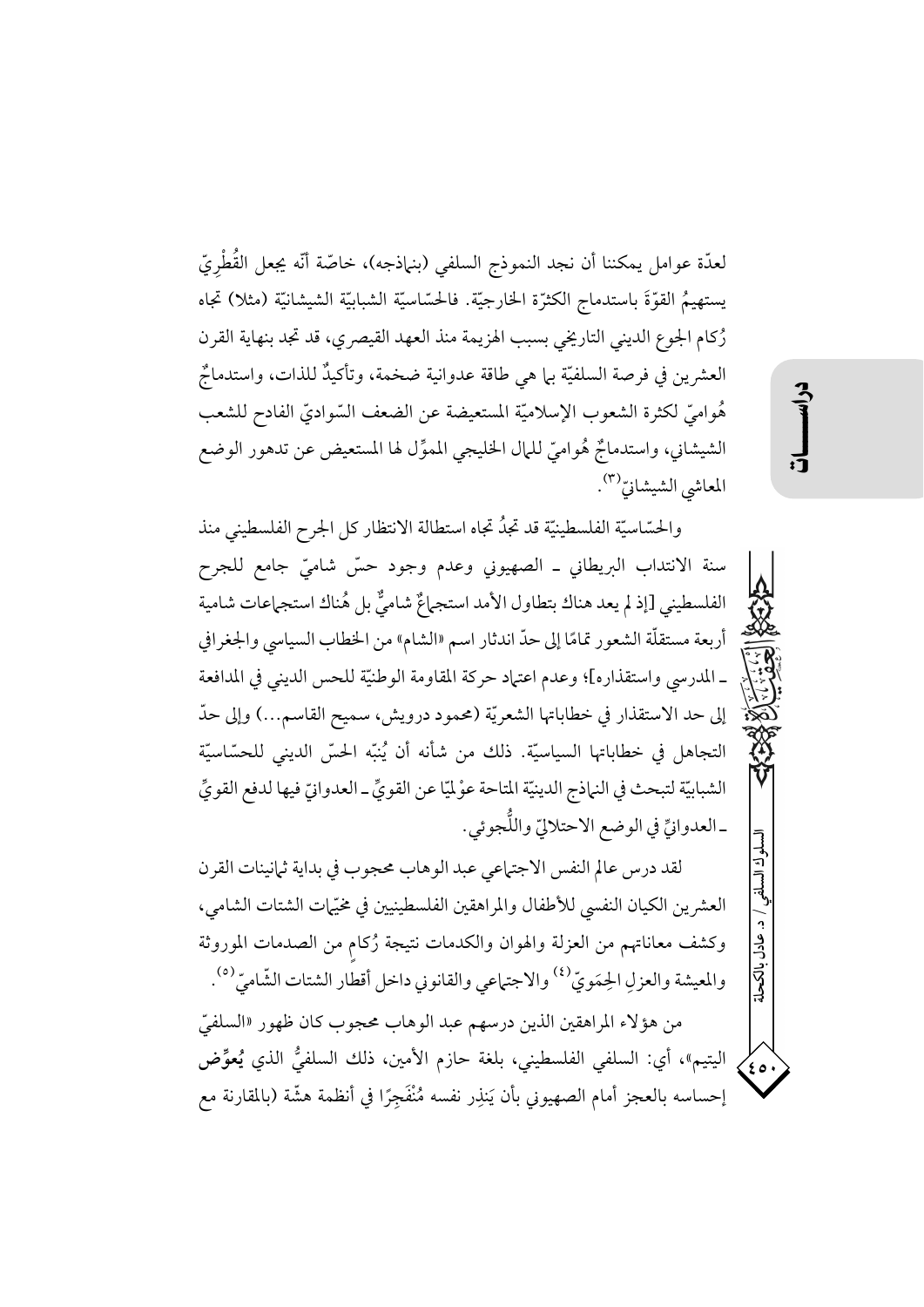صلابة الدفاعات الهجوميَّة الصهيونية) كأنظمة أفغانستان والعراق بعد الاحتلال الأمريكي) أو أقل قوَّة كدولة سوريا. ولكن في الآن نفسه ينبغي أن يتقاطع اختيارها مع اختيار رأس المال السياسي الخليجي، فلا يحوز أن يكون النظام المكفَّرُ اسمه «الأردن» أو «المملكة المغربيّة» مثلا، فتكون حِمَاهُ<sup>(٦)</sup> «أرض دعوة» لا «أرض جهاد» في السَّوْق<sup>(٧)</sup> السَّلفي .

# العنف السلفي باعتباره صادراً عن التعصّب:

ليس التعصب خاصًّا بإيديولوجيا دون أخرى، بل نجده لدى بعض الملحدين كما نجده لدى بعض المؤمنين، ونجده لدى كثير من العلمانيين كما نجده لدى كثير من المتدينين.

إنَّه اعتقاد المرء أنه كامل وهو ليس كذلك، إذ الكمال عدم التعصب في العرف العرفاني مثلاً<sup>(٨)</sup>، وفي الآن نفسه ليس لغيره تلك الدرجة من الكمال، وأن من حقه أن يفرض ما يراهُ عليهم. هذا بينما يرى العرفانيون (مثل جلال الدين البلْخي - الرّومي) أن «الطرق إلى الله بعدد أنفس الخلائق»، ويردّد الرّسول: ﴿وَإِنَّا أَوْ إِيَّاكُمْ لَعَلَى هُدًى أَوْ فِي ضَلَالٍ مُبِينٍ﴾ (سبأ، ٢٤)، جاعلا نفسه بالمستوى المبدئيّ نفسه مع خصيمه الفكري، وهو من هو . والمتعصَّب لا يرى عذرًا لمن يراه «مخطئًا»، غير مستحضر لـ: ﴿وَمَا كُنَّا مُعَذِّبينَ حَتَّى نَبْعَثَ رَسُولًا﴾ (الإسراء، ١٥).

هناك نوعان من المتعصبين: المتعصب الأصلي والمتعصب المنقاد. أما المتعصب الأصليِّ (أو العاصب)، فهو من بيده الأمر والنفوذ يُعطي لأتباعه الإذن بالتغلب بالنواهي المفروضة (القوانين والأعراف والتراث)، عارضا مثاله باعتباره مطلقا، وأن الآخرين ينبغي أن يضحّوا في سبيله<sup>(٩)</sup>.

وللمتعصب العاصب نمطيات وسواسيّة، فليس له القول الثابت، وله سحزٌ عاطفي تجاه الآخرين لامتلاكه خاصّيّات جاذبة في شخصيته.

العدد السادس / ذو الحجة / ٣٦٦ / هـ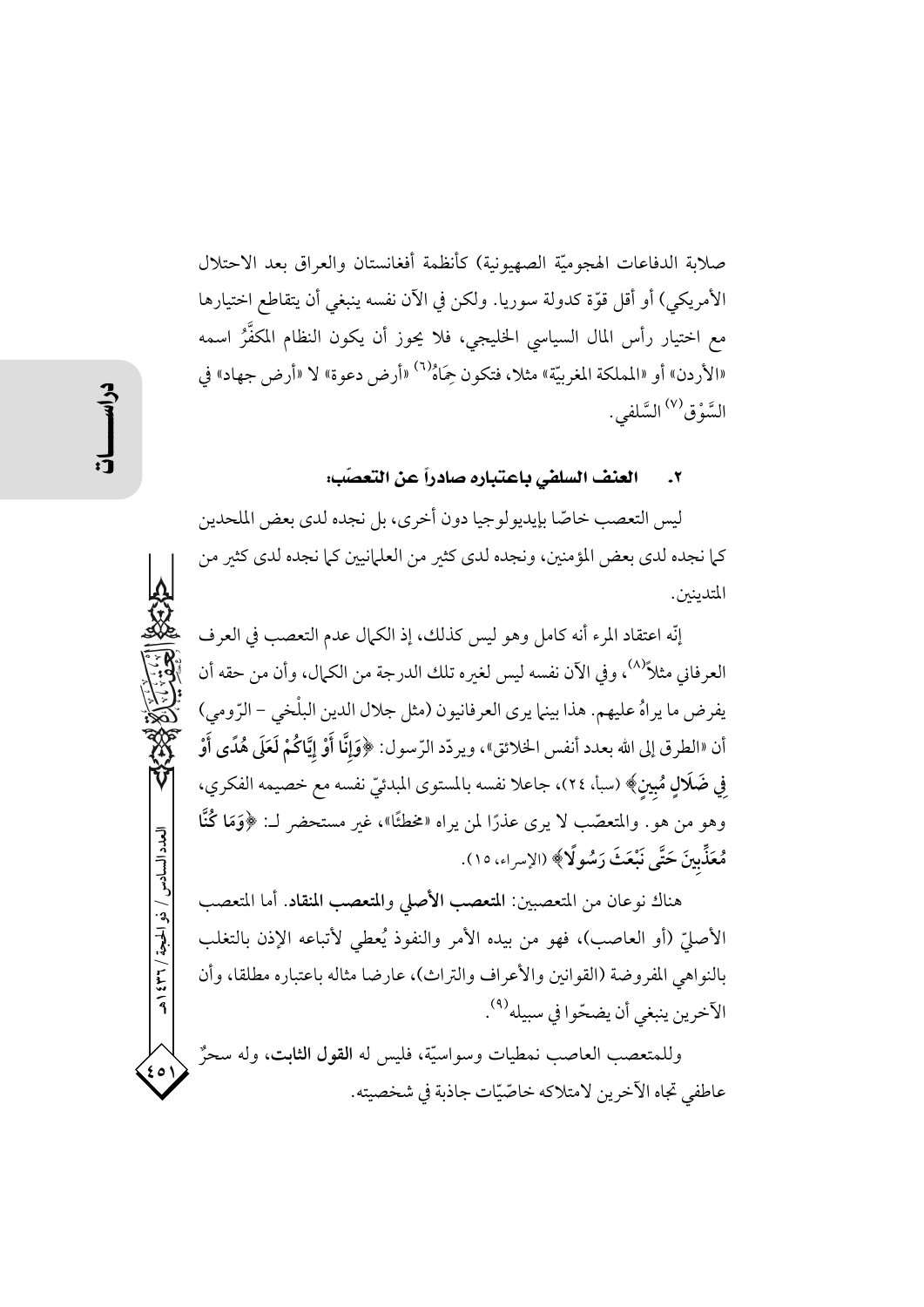أمّا المتعصب المنقاد، فهو امتثالي. إنّه **يعيش تخَاوف**، وهو تحت جراح قديمة وأخرى جديدة. فهو يبحث عن الأمان من خلال تماهيه بالقويّ العاصب.

إِنَّ حلقة الذين يَسْتَعِدِيهِم المتعصب، أي: الذين يتخيَّل مسبِّقًا عداءهم، متعاظمة باستمرار، وهذا ما يجعل تخاوفه متعاظمة باستمرار. وذلك ما يستدعى ضحايا جديدة، وقد تجرّ إلى السقوط في العنف الشامل. فبحثًا عن اطمئنان لن يأتي لا بُدّ من القتل الرمزي ــ أو الجسدي ــ للآخر يوميّا (اللعن، التنبيه للخطر الْمُفْتَرَض مباشرة وبالإنترنت بأسلوب تفصيلي، الدعوة لقتل «الكافر» أو «المنحرف» أو «التحريفي» (في الخطاب الماركسي) إقصاءً أو عزلاً أو ذبحًا أو منعًا عن النشاط الجمعوي أو الحزبي...). فلا بدّ للمتعصّب دائمًا عدوّ مظنون لكي يُثبِّتَ مشروعيته.

إن المتعصب متقلِّص الحقل الذهني ومحدود الاهتمامات، فهو يزدرى أكثر مجالات الحياة اليوميّة وأكثرها حيويّة. فالمَزَابل بحيّه الشعبي أمر حيويّ وقد يهدّد أطفاله بالهَيْضَة، والبطالة أمرٌ يشلُّ حياة شُبَّان كثيرين منه، والفقر أمرٌ واضح المعالم في محافظته الهامشيَّة، ولكنْ كلَّها أمورٌ لا تهمُّهُ مطلقًا، أو هي مؤجّلةٌ لحين تطبيق قد يتطلَّبُ سنوات عديدة لـ «شريعة» أو «اشتراكيّة» «يعرفُها جيّدًا»، و«لا تأويلَ آخر» لها. فليس هناك سَوْقان في مشروعه النضالي: سَوْقٌ على مدى قريب وآخر على مدى طويل، بل هناك سَوْقٌ واحد لا يدري متى ينجح وربِّها كان من دون امتثال زمنيٍّ حتَّى يُقَدَّرُ المقدارُ الزمنيُّ الذي يتطلَّبهُ.

إن المتعصّب ذو عُظَام، وهو شرط من شروط وجوده الأساسي فهو يحمل هُوَام القُدرة الكليّة الذي يُخفى مشاعر يأس وعجز وعدم اقتدار على السيطرة على الحدود الخاصَّة وعلى التواصل مع الآخر والتأثير فيه. وذلك ما يُوجد تعطشًا للانتقام من هامشيَّته منذ طفولته أو منذ إقصائه من الحياة العائليَّة الاندماجيَّة'''' أو من المدرسة 61\$) أو من الدورة المَعَاشيّة الوطنيّة أو من حق التدين.

عادل مالكحلة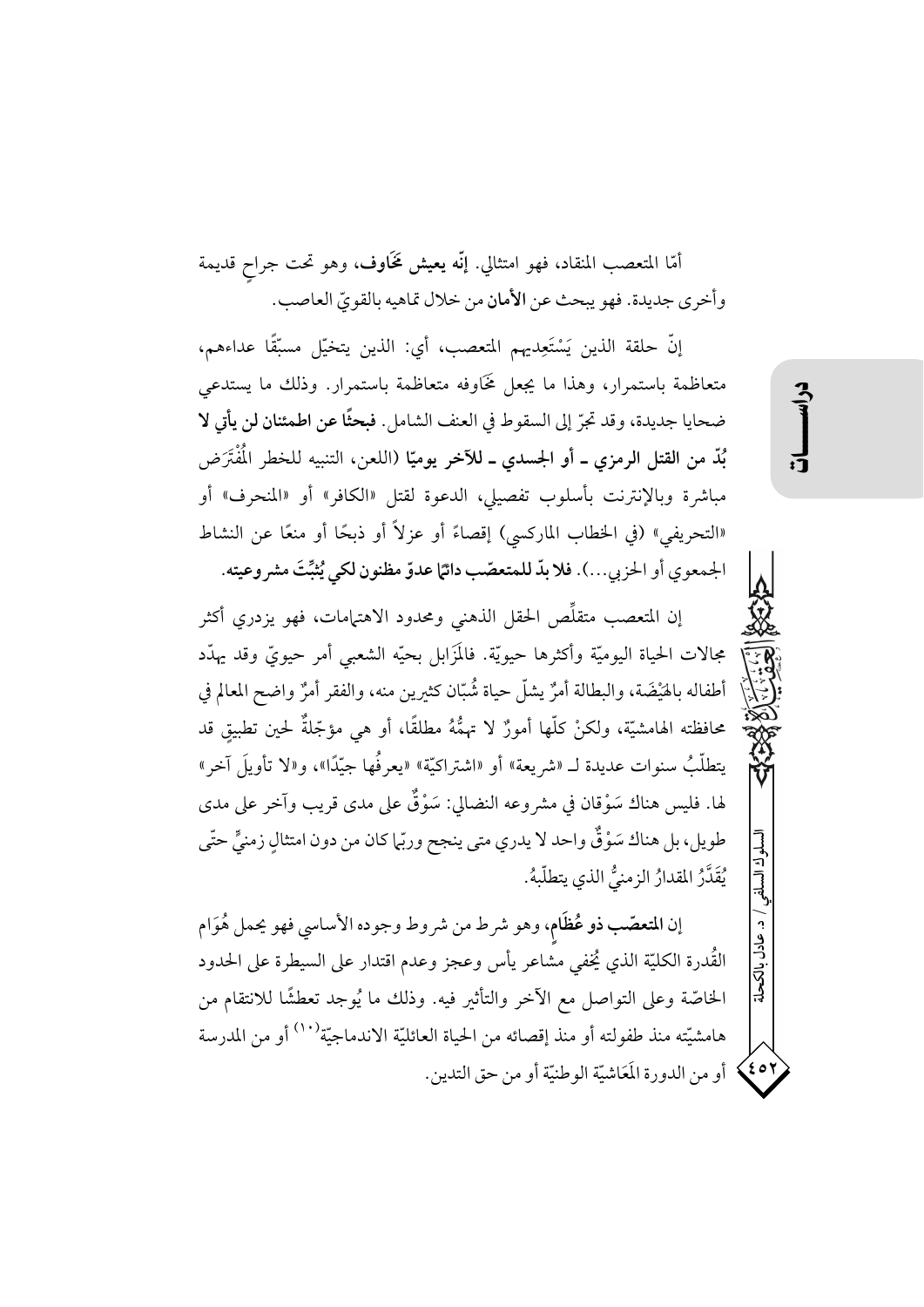والرُّغبة في الانتحار هي هُوام انتصار القدرة الكليّة البائسة إذ به يكون الانفلات الكامل من العدوّ والمخاوف المتراكمة عبر السنوات الثقيلة، الرتيبة. فالموت لديه كان قد عاشه من قَبْل ممارسته جسديًّا، فالآخرون المكروهون الذين يعيشون الحياة تاركين إياه في الموت الرمزي منذ سنوات ينبغي إعدامهم ليستووا معه في الموت، وبذلك يُنهي هُوام تفوُّقِهْم عليه.

٣. كيف ثأر مسيلمن لهزيمته واستعاد «الأرض» ؟

ليس من العجيب أن يشدّد القاضي أبو يعلى الفرّاء الحنبلي على ضرورة اعتبار الإله إنسانًا ضخَّا، لا كلِّ الناس، وله أعضاء لا كأعضاء البشر، في كتابه الحدَّ لله تعالى؛ في الوقت الذي يشدَّد فيه على ضرورة طاعة الأمبر عادلاً كان أو ظالمًا، وأن مشروعيته إلهيّه في كتابه الأحكام السلطانيّة<sup>(١١)</sup>.

وإذا كان ابن حنبل داعيّاً إلى طاعة الأمراء سواءً كانوا ظلمة أو ممارسين للعدْل؛ فإن ابن تيمية كان ظاهريًّا متناقضا، إذ إنَّه في الحسبة يؤكِّد أن جو ر سبعين سنة أفضل «من ليلة بلا سلطان»<sup>(١٢)</sup>، أي ليلة ثورة على السلطان الظالم، فإنّه في فتاويه يبيح قتل الآخر إن كان غير ملتزم ببعض الشرائع<sup>(١٣)</sup>. رغم أن ابن حنبل وغيره يشدّدون على أن محافظة الأمير على الصلاة كافية لطاعته. ولكنَّ الأمير التيْمَوي القاتل، مسنود هو أيضا بإله تَيْمَوي ضعيف كإله القاضي أبي يعلي، فلا يمكن لإله هو إنسان ضخم أن يَرْدَعَ الإفراط في استعمال السلطة. فمن المعروف دفاع ابن تيمية المستميت عن إلهه الجالس على كرسيِّ ماديٍّ وذي اليدين والقدَمين، ومن المعروف أيضا دفاعه المستميت عن الأمير الطاغية، والموضوعتان متضايفتان لا تمكن الواحدة إلا بالأخرى.

لقد استطاع الفرَّاء وابن تيميَّة استغلال بضعة أخطاء قاتلة داخل متن أحمد بن حنبل (الحاوي للكثير من المضامين الإيجابيّة)<sup>(١٤)</sup> من أجل تطويرها عكس ما أراد ذلك المتن تمامًا. والأهم من تلك الأخطاء، عدم قدرة ذلك المتن على إنتاج نسق

العدد السادس / ذو الحجة / ٣٦٦ هـ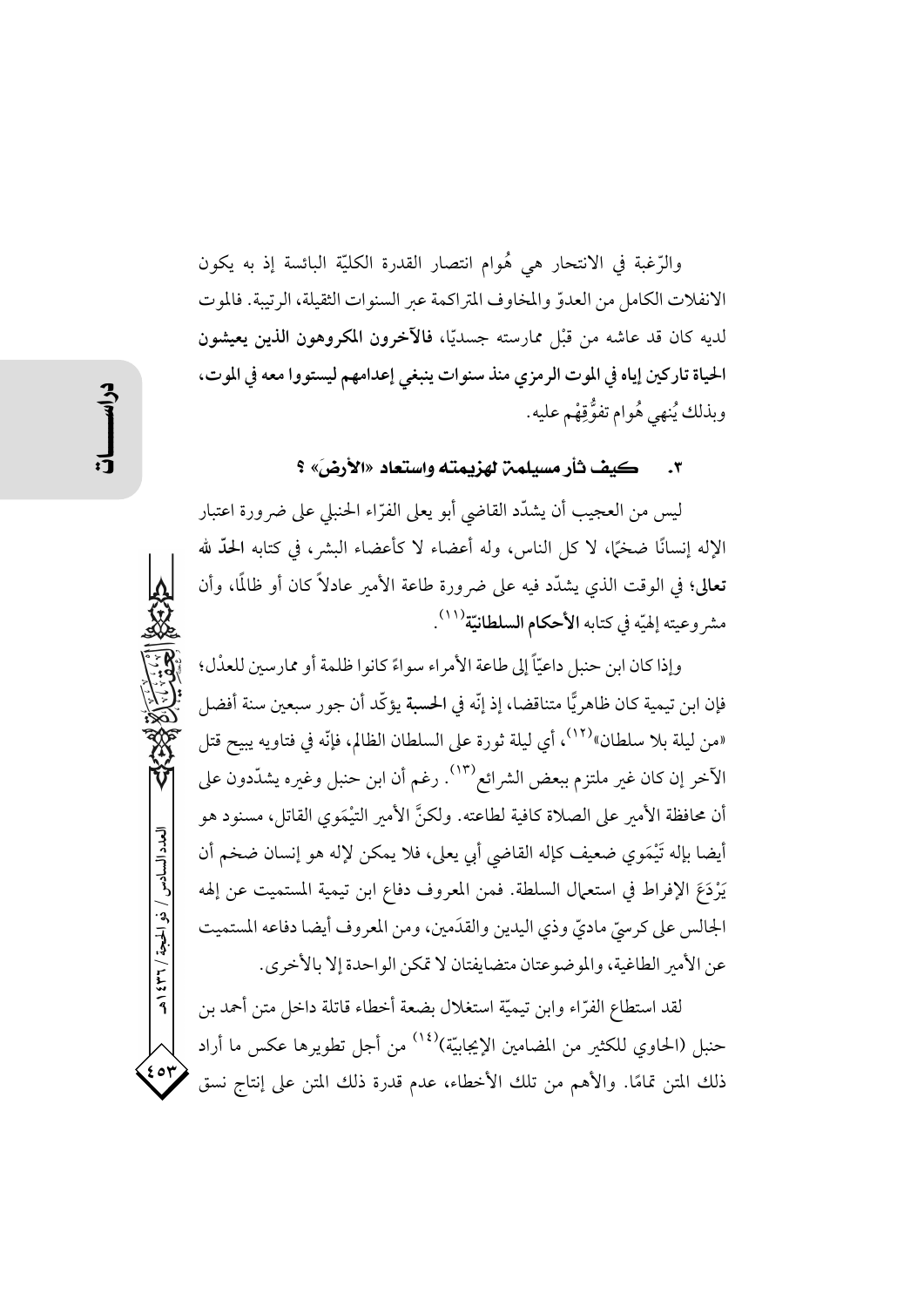استدلالي لرفضه فهْمَ النصِّ، مما سهل أمرِ المندسِّين للمتن الحنبلي وتطويعه لِسوَاقِ أخرى.

لقد كان من الصعب على محرفي الاتجاه الحنبلي السيطرة على الفكر الديني في العراق والشام، نظرًا لورثتهما رصيدًا تاريخيًّا من الإبستيمية التعقليَّة منذ العقل الإبراهيمي إلى العقل الحرّاني<sup>(١٥)</sup>، فعقل أبي حنيفة، ثم العقل المُفيديّ ـ الطوسيّ وغيرها من العقول المتراكبة. ولكن كان من السّهل، نسبيًّا، دخول هذا التحريف إلى نجد في القرن الثامن عشر للميلاد.

لقد كانت نجد لقرون عديدة، الإقليم العربي الوحيد الذي لم يكن له تبادل انْتحاليّ (= ثقافي) مع الخارج، سواءً سلميّا (التبادل التجاري، التعارف الديني...) أو عُنفيًّا (احتلال، إكراه ديني...)، خاصَّة وهي معزولة عن اليمن وعمان ومكَّة وجزئيا عن الحجاز بالرَّبِع الحالي. وقد رسَّخ ذلك آلهة أكثر تصلُّبًا من آلهة قريش، لأن آلهة قريش لاحقة على أصل توحيدي إبراهيمي لدين قريش، ولأن مكَّة كانت دائمًا فضاءً للتعارف مع أديان أخرى (المسيحيات، اليهوديات، الحنيفيّة...)، ممّا يوجد إرهاصًا بالموقف الديني المقارن والقابل للاستدلالية. وباعتبار أن تلك الآلهة النجديّة لم تكن مبنية على أطروحات كونيَّة، بل كانت بعيدة جدًّا عن التجريدية، أقرب إلى البشرية. وقد تساوق ذلك مع استبداديّة تدبير القبيلة، والإقصاء العنيف للنساء، عكس وضعهنّ بيثرب ومكّة، وعكس وضعهنّ الإيجابي باليمن وعيّان.

لقد رفضت نجدُ الدعوة المحمديّة لأنّ هذه الدعوة كانت الدين الأوّلَ الذي أراد اختراق الحدود النجديّة. فكان اعتداء بعض البطون النجديّة على دولة يثرب النبويّة، وكانت جريمة بئر مَعُونة الفظيعة التي قَتَل فيها نجديون عددًا من خيار الصحابة بعد أن قَبلَ الرِّسولِ ﷺ إظهارَ هؤلاء النجديين الإسلامَ، فبعث معهم هؤلاء الصحابة. ثمّ كانت المشاركة النجديّة الخطيرة في الحصار العربي ـ اليهودي لدولة الرِّسول ﷺ بمعركة الأحزاب، وفيها كان النجديون أكثر عددًا بين سَواد すいに

د. عادل مالكحل

۶ ه ٤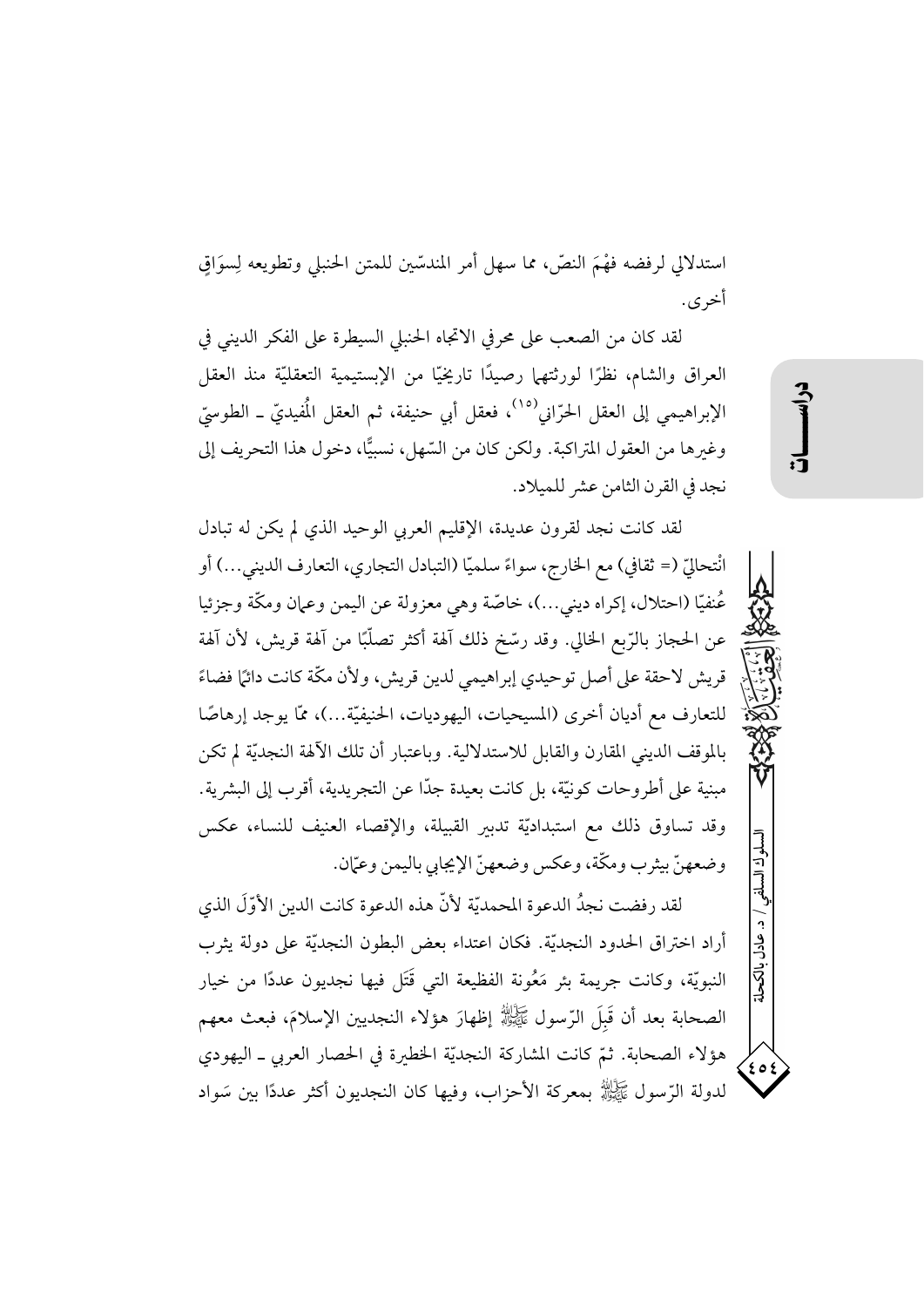المحاصِرِين. ولما جاءت وفود العرب إلى الرِّسول طائعة، كانت وفود نجد آخرها ; منًا.

أمَّا وفد تميم، فمنِ الواضح أن إسلامها شكليّ جدًّا، فلم يحترموا النبيّ ﷺ ونادوه من وراء الحجرات، ثم قالوا له «جئنا لنفاخرك»<sup>(١٦)</sup>. وكان السجال الشعري بين شاعرهم، الزبرقان بن بدْر، وشاعر النبيّ، حسّان بن ثابت. وفي ذلك السياق كان استغراب الأقرع بن حابس النجدي من تقبيل النبيّ أطفاله معلنًا أنّه لم يقبّل أطفاله مرّة.

وأمّا وفد بني حنيفة، فقد كان أوضح في مداراة الوضع القويّ للنبيّ، والرفض المبطن لذلك الوضع، فسرعان ما عزم زعيمهم مسيلمة الكذَّاب على اقتسام «الأرض» <sup>(١٧)</sup> (ويقصد بها «الجزيرة العربيّة») مع النبيّ ﷺ. ويعني ذلك أن يكون للنَّبِيِّ مُحمَّدٍ ﷺ قُرآنه ونبوَّته ويكون لمسيلمة الكذَّابِ قُرآنه ونبوته، أي العودة التثبيتيَّة إلى حدود نجد الطويلة والصّلبة تاريخيًّا.

ولم يكن من الغريب سكٌّ مسيلمة عُمْلةً نجديّة مستقلّة (في الوقت الذي لم يجازف الرّسول بذلك ــ لأن ذلك خطأ سوقى علميًّا في تلك الآونة...) إمعانًا في النزوع الانشقاقي عن الوحدة في دولة النبي ﷺ التي وحّدت الجزيرة العربية لأوّل مرَّة في التاريخ. ولكن الانشقاق النقدي المسيْلمي، ليس (خطأ)، إذ علمنا أن العُمْلة البيزنطية دخلت نجد لأوّل مرّة تحت سلطة مسيلمة، بل إنّ عُمْلته كانت إعادة سك للعملة البيزنطيّة'``. وذلك ما يعني وجود تحالف مسيلميّ \_ بيزنطيّ ضدّ النبيّ ﷺ ودولته ودينه ومعاشه العدالي بعد انهيار التحالف العربي ـ اليهودي ضدّه. وما كان ذلك ليكون لولا وجود ترسخ ثقافيٍّ نجديٍّ يُرهِصُ بذلك ويحتضنه ويدعمه.

كانت هزيمة الارتداد النجدي واضحة، ولكنَّها لم تكن تعني نهاية الترسّخ الانتحالي والاجتماعي والسياسيّ (داخل القبيلة)، التاريخي، فبقي التراتب الاجتماعي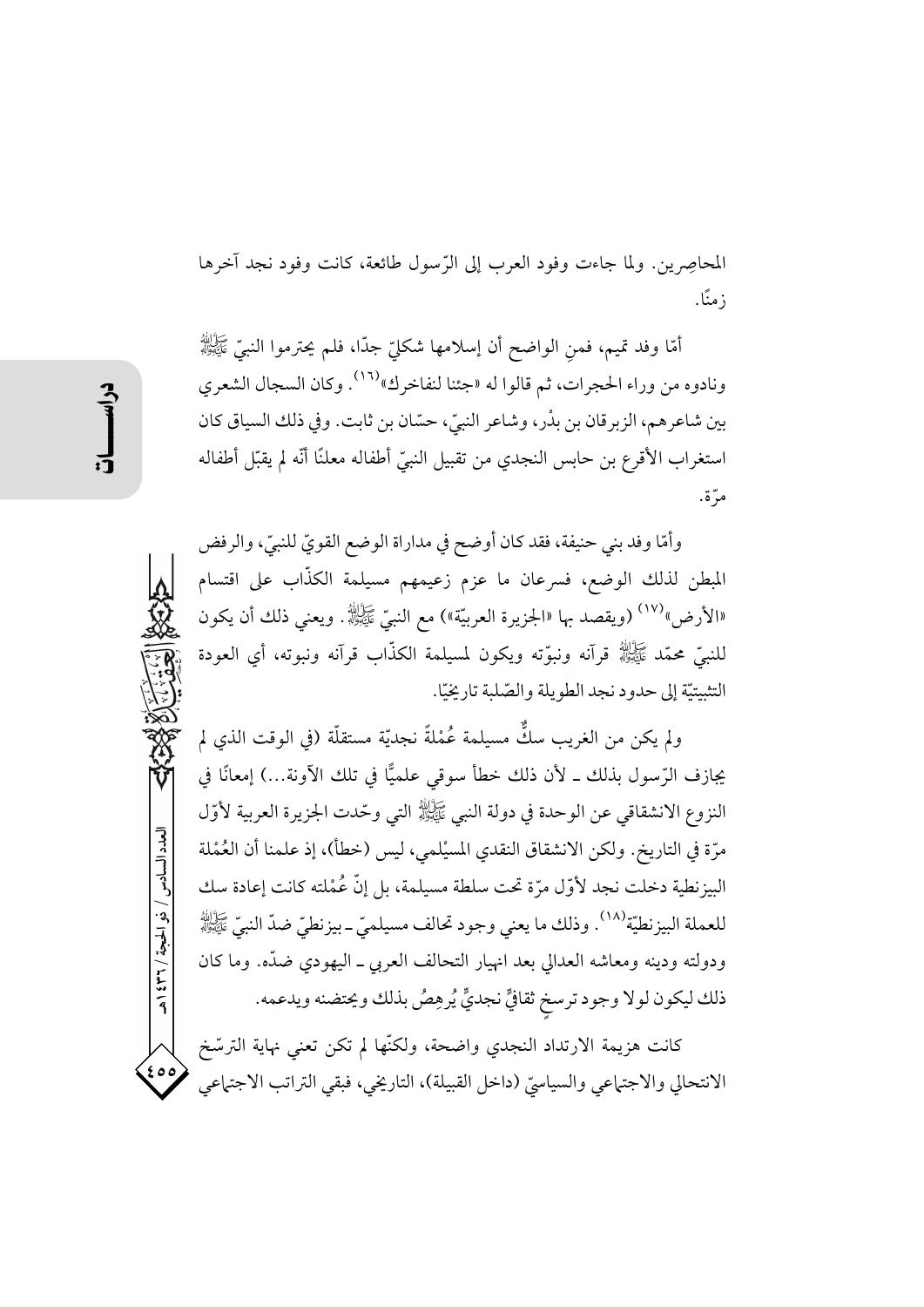والجنسي بطلاءٍ إسلاميٍّ، وبقيت الألوهيَّة ما قبل الإسلاميَّة ملتبسة بالوحدانية الإسلامية، حتَّى وجدت فرصة الإعلان عن نفسها مع محمد بن عبد الوهاب.

ولقد بقيتْ نزعة الثأر النجديّة ـ الحنيفيّة<sup>(١٩)</sup>، نارًا تحت الرماد، إذ تكيّفتْ مع الدين الإسلامي المنتصر، وممارسةً ليًا لمعايبره، ومنتظرةً أي فرصة لضعفه التاريخي لتنقضُّ عليه وتثأر لهزيمة معركة اليهامة ـ الرياض. ولعلَّ نزعة الثأر النجديَّة هي الأرسخ في نزاعات الثأر العربيّة، إذ دامت حرب داحس والغبراء النجديّة قرابة ١٠٠ سنة. ولكنّ ذلك لا يعني عدم وجود استثناءات نجديّة تنزع للحقّ والوحدة، ولعلّ رمزها الأعظم هو نعيم بن مسعود، رضي الله عنه، الذي ساهم في فكِّ الحصار العربي \_اليهو دي عن المدينة، بخداعه النجديين والقر شيين واليهو د.

كان محمّد بن عبد الوهاب في كتابه مختصر سبرة الرّسول، واعيا بأنّه وريث نجد ما قبل الإسلاميَّة ومسيلمة. فخصَّص لسجال الزبر قان بن بدر الشعري صفحتين``` (مخلاً بالتوازن داخل كتابه) وخصّص «لوفد بني حنيفة فيهم مسيلمة» صفحة<sup>(٢١)</sup>، مستعيداً حديثاً ضعيفاً منسوباً للنبيّ، عن مسيلمة: «أمّا إنه ليس بشَرِّكُمْ مكانًا»<sup>(٢٢)</sup>، فهو ليس شريرًا بل لم يَسُبُّهُ ابن عبد الوهاب كما سبِّ المختار الثقفي الذي ثار على الأمويين معتبراً إياه «المبير المفسد» من دون دليل<sup>(٢٣)</sup>. بل إن ابن عبدالوهاب دافع عن إسلام مسيلمة الكذَّاب إذ كتب عنه: «وهو مع ذلك يشهد لرسول الله ﷺ بِالنبوّةِ» (٢٤)، ولم يصنّفْ نعت «الكذّاب»، لمسيلمة، كعادة كتّاب سيرة النبيّ عَيَّةٍ اللهُ .

وقد جعل ابن عبد الوهاب حياة النبيّ بالمدينة كلَّها سنواتِ حرب وقتل. وحتَّى إنْ كانت الوقعة دفاعًا، وداخل حِمَى المدينة يسميها ابن عبد الوهاب «غزوة»، بينها هذه الكلمة تُفيد الخروج من الحِمَى الخاصّ، مما يعني تعبئة وهّابيّة على بناء تمثّل للنبيِّ قاتلا، إكراهيا، غزويّاً.

ولقد كان أمين الريحاني، مؤرَّخ آل سعود، متفطنًا إلى أن ابن عبد الوهاب هو

عادل بالک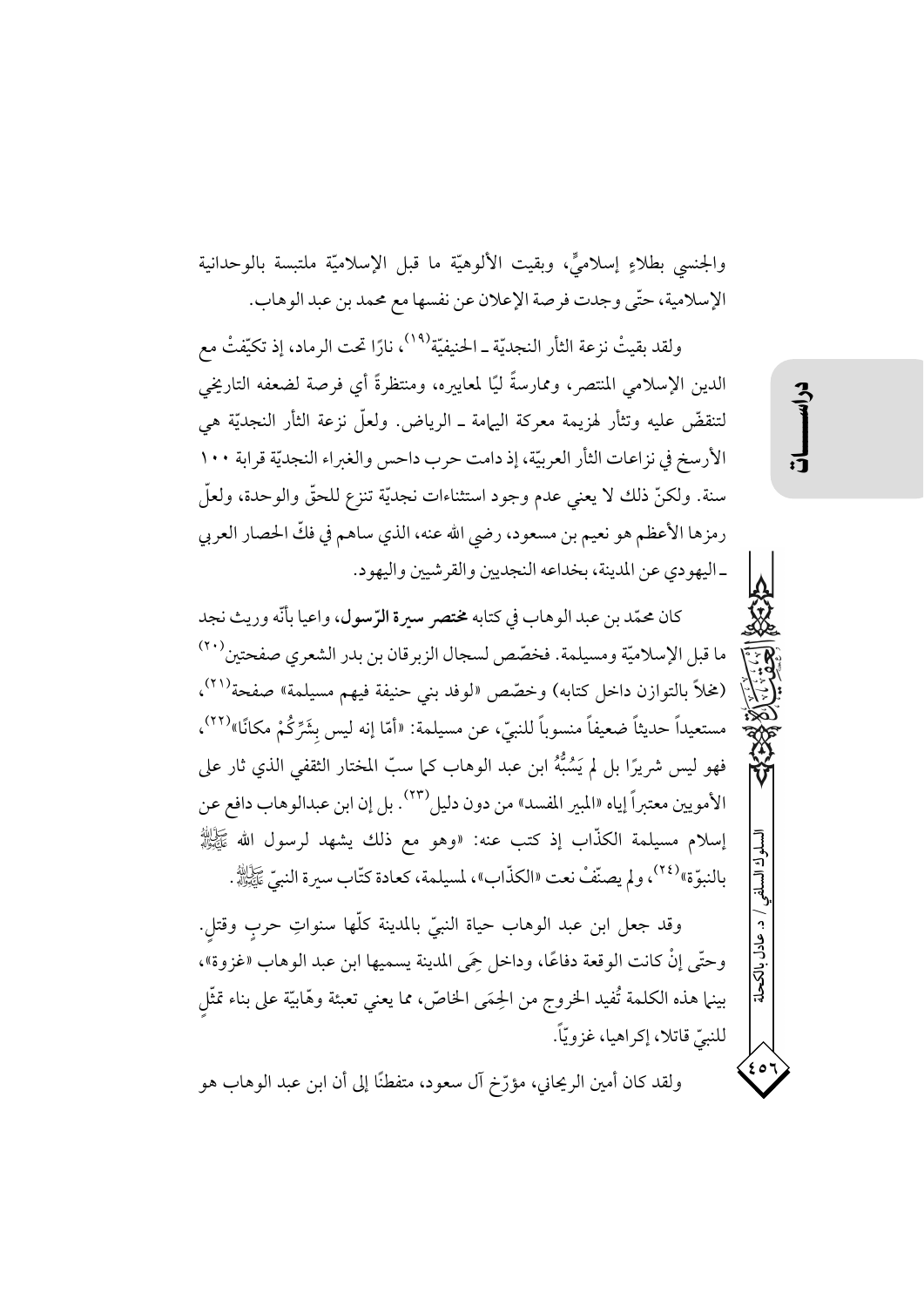مسيلمة القرن الثامن عشر ، فقال: «في وادي حنيفة ظهر مسيلمة الذي حارب النبيِّ والإسلام فكان مدحورًا. قتله خالد بن الوليد في وقعة الروضة. وفي وادي حنيفة، بعد ألف ومائة سنة، ظهر محمد بن عبد الوهاب الذي كافح البدع والخرافات، فكان من الفائزين»<sup>(٢٥)</sup>. وكانت تلك الفقرة أوّل فقرة عرضه سَيرةَ الرّجل.

لقد ثأر محمد بن عبد الوهاب لهزيمة مسيلمة وها هو في بداية القرن الواحد والعشرين يقتسم «الأرض»، أي كلُّ العالم الإسلامي المعاصر، مع النبيِّ محمَّد ﷺ، فلا ذكر للنبيِّ إلا بذكره، بل إن معصومية النبيِّ مشكوك فيها لدى الوهّابيّة، ولكن لاشك عندهم في معصوميّة محمّد بن عبد الوهاب.

وها هو مِثْلَ «النبيّ» الذي صوّره في سيرته الوهَّابيّة، قاتلا وداعيّا إلى القتل .

فرغم أن النبي لم يحطَّم صنيًا لأي قبيلة، بل إن إقناعه القبيلة بالألوهيَّة الوحدانيّة يجعلها في كل الحالات وحدها تحطّم معبودها، إلاّ أنّه يُسقط برنامجه السياسيّ على فتح النبيّ للطائف فيقول: «لا يجوز إبقاء مواضع الطواغيت والشرك بعد القدرة عليها يومًا واحدًا، فإنَّها شعائر الكفر (…) وهذا حكم المَشَاهد التي بنيت على القبور التي اتخذت أوثانًا تُعبد من دون الله، وكذلك الأحجار التي تقصد للتعظيم والتبرّك، والنذر لها، وكثير منها بمنزلة اللات والعزّى»<sup>(٢٦)</sup>. وهذا يُشرّع لفتح الطائف وَهَّاسًّا يَعْدَهُ.

ويُبَرِّرُ اغتصابِ الأموالِ التي تصبر إلى هذه المَشَاهد «صر ف الأموال التي تصبرِ إلى هذه المشاهد من عابديها، فيجب أن يَصْرِ فها الإمام في الجهاد»(٢٧)، و«الجهاد» عنده هو «الإكراه في الدين»، وبذلك يتناقض القرآن لديه. فحنيفة ونجد يريدان محو كلِّ ما مْنِيَ مِنْ آثارِ للنَّبِي ﷺ والخلفاء الذين هزموهم، ومن آثارِ تُكرَّسُ المجد الديني للنبيِّ من ضرائح لأصحابه أو لصلحاء على طريقته. فالنزعة الثأرية لدى العرب، وخاصّة النجديين منهم عميقة جدّا.

العدد السادس / ذو الحجة / ٣٦ / ٤٣٩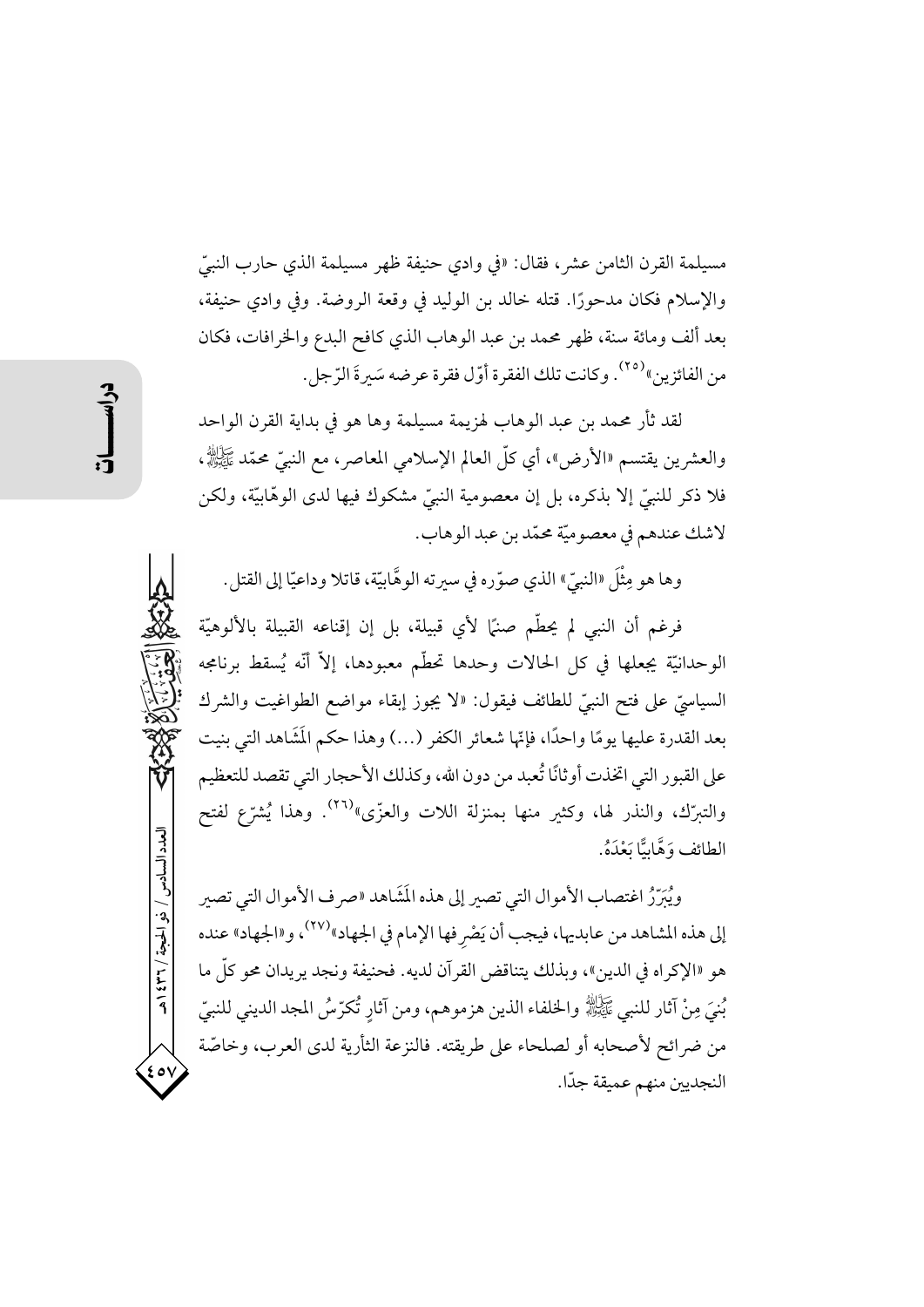وباعتبار أن المختار كان ثقفيًّا (من الطائف) والكثير من بني ثقيف كانوا في حصار اليهامة، كان تنفيذ الإخوان لتوجيه ابن عبد الوهاب في تأريخه الإيديولوجي لفتح الطائف المحمديّ، فكان فتحهم للطائف سنة ١٩٢٤ شبيها بقراءته الإسقاطيّة. يقول أمين الريحاني، شاهِد الجريمة: «وراح العربان والإخوان يطرقون الأبواب ويكسِّر ونها، فيدخلون البيوت إمَّا قهرًا وإما بعد أن يؤمنوا أصحابها، قم يُعلمون فيها أيدي السلب، وكانوا يقتلون في سبيل السلب. ولكنهم لم يقتلوا من النساء غبر امرأة واحدة، ولا كانوا يتعرَّضون لهنَّ إلاَّ إذا أَبَيْنِ أن يُدْللنَهُمْ على الكنوز والسلاح (…) كذلك كان قتلهم لمفتي الشافعيّة، الشيخ الزواوي، ولأبناء الشيبي»<sup>(٢٨)</sup>. وتردُّدُ الريحاني يكشف أن هناك أكثر من قتيلة.

ولقد نجا سادن الكعبة من القتل، لأن الإخوان رأوه يبكي، فسألوه عن ذلك فقال: «أبكي والله من شدّة الفرح. أبكي يا إخوان لأني قضيت حياتي كلّها في الشر ك والكفر، ولم يشأ الله أن أموت إلا مؤمنا موحدًا. الله أكبر ! لا إله إلا الله!». فبكوا لبكائه، وأطلقوا سراحه وهم «يهنئونه بالإسلام»<sup>(۲۹)</sup>. فلا إسلام إلا إسلام حنيفة «ونبيِّهمْ»، ابن عبد الوهاب أمّا أشعريّةُ السادنِ الشافعي – السّنّي فهي «كُفر»، رغم أن الكعبة التي هو سادنها ليست «مَعْلَمَا قُبوريًّا».

# خاتمة

انطلقت النِّحْلَة السلفيّة من حِمويّة مُغْلقَة، كالحِمويّة النجديّة، بما هي إرْهاصٌ مُمكن. ولكنَّها أصبحت مع تدهور السلطة العباسيَّة رهانًا لتعبئة العامة على مشروعيَّة مهزوزة عقليًّا وواقعيًّا (حالة أبي يعلى الفرّاء)، جامعًا بين أُلوهيّة بشريّة، ضعيفة، وبين نظام سياسي ليس منْ حقٌّ أحدٍ محاسبتَهُ. وقد استعاد ابن تيميّة الرهان نفسه، منْ أجل الذريعة السياسيّة نفسها، إذ أصبح التشرذم المسلم عصيًّا على التجمع إلا بالاستبداد المطلق المساوَق بألوهيّة بشريّة ضعيفة.

د. عادل بالكحلة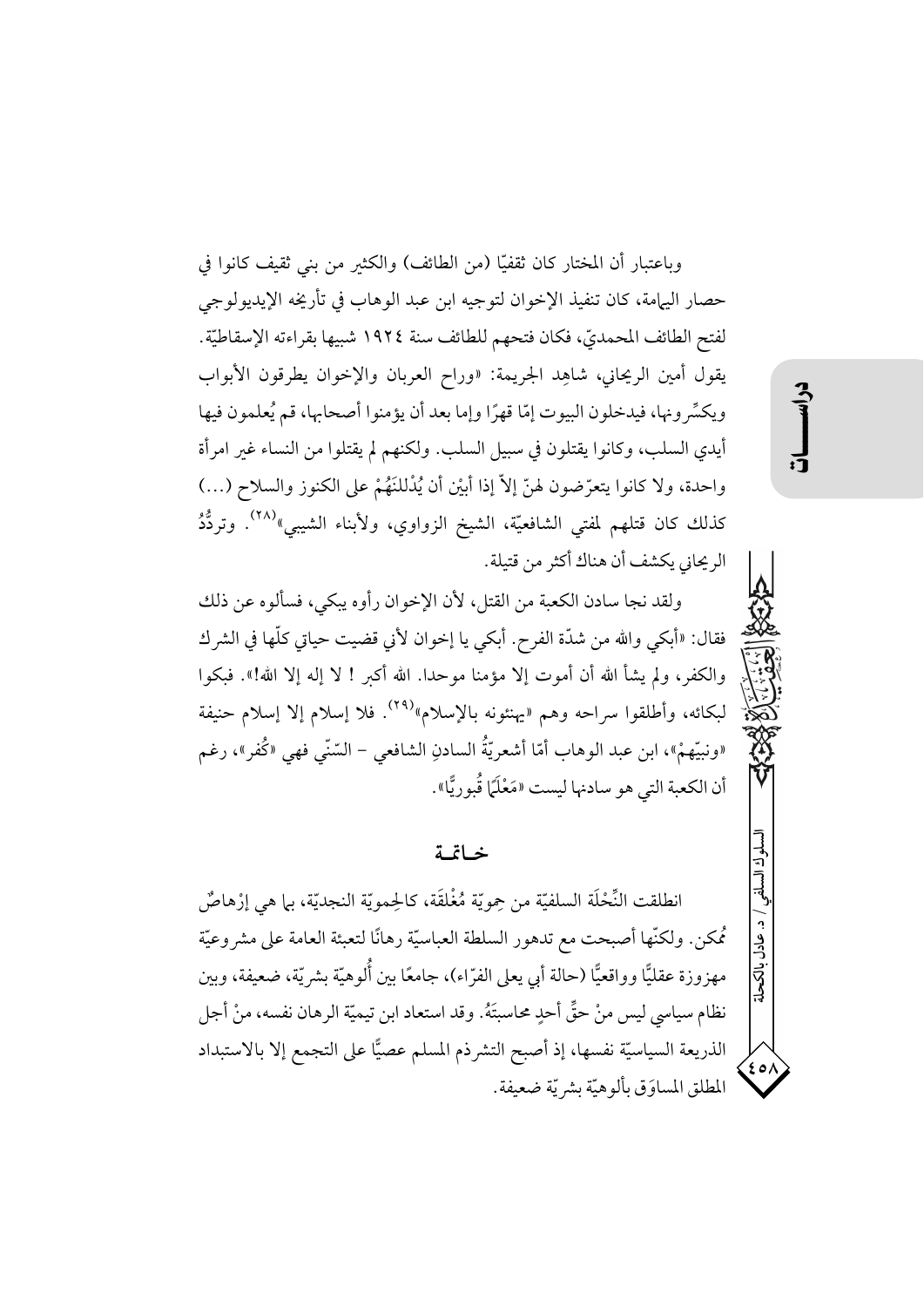في نهاية العقد الأوّل من القرن الواحد والعشرين مبلاديًّا، أصبحت تعلَّة الرهان السلفي مختلفة تمامًا، وهو رهان التجزئة والتفتيت لا رهان التجمع. فالمطلوب من الرهان السلفى اليوم، مدعومًا بالعولمة الإنترنتية والتوجيه العَمَلانِيٌّ -الاستخباري الغربي وعميلهِ «المسلم»، هو مزيد تجزئة المجزئ تجزئة الأمة، والدولة، وتجزئة الطائفة السُّنيّة ثمّ تحطيمها، ببديل هو «الطائفة/ الأمّة السّلفيّة»، لا على حِمَّى قارٍّ، بل بالعكس على «اللاَّحِمَى»، افتراضيًّا أوَّلا، وعلى حِمَّى مترجرج ليس المطلوب فيه سلطة دائمة وإنَّما الرَّعب الدائم.

والمستفيد السَّوْقيّ الأكبر من ذلك هو موقع القوّة (الإسرائيليّة) بمحيطٍ مضطرب جوله لا يقوى على تهديده.

### \* هوامش البحث \*

(١) التعاطف الإيجابي: L'ampathie positive/ Positive ampathy. (٢) الأرن: Dynamique (adj.) الأرن: Dynamic, Dynamic, 1 الأران: Dynamic, Dynamique (Noun). (٣) سميث (س)، جبال الله: الصراع على الشيشان، الدار العربيّة للعلوم، بيروت، ٢٠٠٧، ص. ٥٩. (٤) الجمَويّ.

(5) Mahjoub (Abdelwahab), Approche psychosociale des traumatismes de guerre chez les enfants et adolescents palestiniens, Alif, Faculté des sciences humaines et sociales, Tunis 1995.

(٦) الجمي: Territory/ Territoire. (٧) «السَّوْقُ» في العربية (بفتح السين) هو «الاستراتيجيا» في لغات أوروبًا. (٨) يقول ابن عربي: أَدينُ بدِين الحُبّ أنَّى تَوجَّهتْ ركائبُهُ فالحُبُّ دينـي وإيمَانــي ترجمان الأسواق، دار صادر ، بيروت، ١٩٩٢، ص ٤٤. (٩) الخوري (فؤاد إسحاق)، التعصَّب، دار الساقي، لندن، ١٩٩١، ص ٥. (١٠) راجع: سُويف (مصطفى)، التطرّف كأسلوب للاستجابة، مكتبة الإنجلو المصريّة، د. ت.

محتمد المعدد السادس / ذو الحجة / ١٤٣٦ هـ